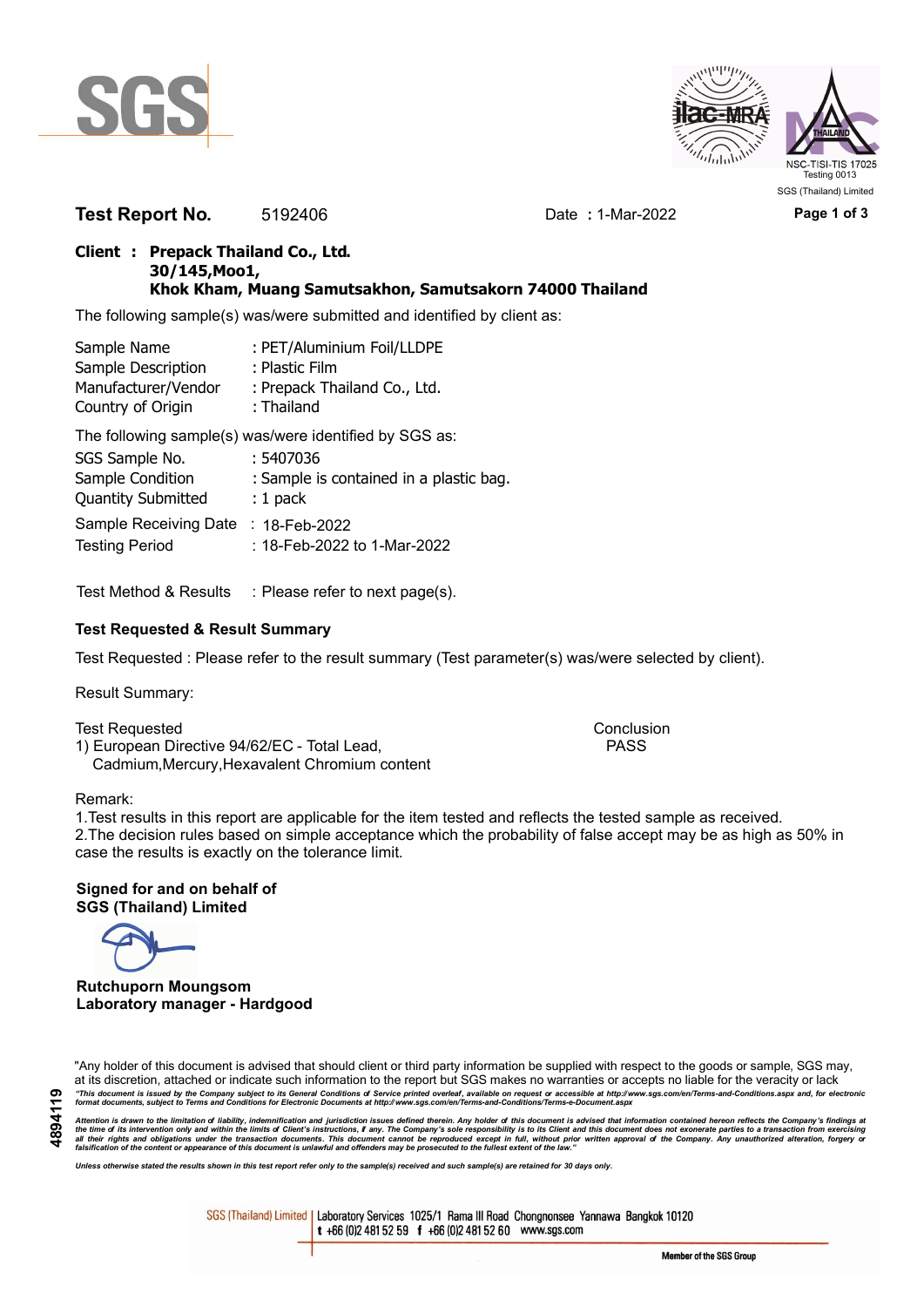



# **Test Report No.** 5192406 Date **:** 1-Mar-2022 **Page 2 of 3**

**TEST RESULTS**

### **European Directive 94/62/EC - Total Lead, Cadmium, Mercury and Hexavalent Chromium content**

Method: Pb, Cd: LBCH-16007 based on IEC 62321-5 edition 1.0 : 2013. Hg: LBCH-16007 based on IEC 62321-4 edition 1.1 : 2017. Analysis were performed by ICP-OES. Cr (VI): LBCH-18006 based on IEC 62321-7-2 edition 1.0 : 2017. Analysis was performed by UV-Vis.

| <b>Test Item</b>               | Result (1)<br>(mg/kg) | <b>Reporting Limit</b><br>(mg/kg) | <b>Permissible Limit</b><br>(mg/kg) |
|--------------------------------|-----------------------|-----------------------------------|-------------------------------------|
| Lead (Pb)***                   | <b>ND</b>             | 5                                 |                                     |
| Cadmium (Cd)***                | <b>ND</b>             | 5                                 |                                     |
| Mercury (Hg)***                | <b>ND</b>             | 5                                 |                                     |
| Hexavalent Chromium (Cr VI)*** | <b>ND</b>             | 8                                 |                                     |
| Total                          | <b>ND</b>             | $\overline{\phantom{a}}$          | 100                                 |
| Comment                        | <b>PASS</b>           |                                   |                                     |

Sample Description:

1. Aluminium foil/clear plastic bag with multicolor printed

Note :

1. mg/kg = milligram per kilogram

2. ND = Not Detected

Remark: The test item(s) marked \*\*\* on test report is/are analyzed at SGS (Thailand) Limited, address: 41/16-20 and 41/23 Soi Rama III 59, Rama III road, Chongnonsee, Yannawa, Bangkok.

"Any holder of this document is advised that should client or third party information be supplied with respect to the goods or sample, SGS may, at its discretion, attached or indicate such information to the report but SGS makes no warranties or accepts no liable for the veracity or lack "This document is issued by the Company subject to its General Conditions of Service printed overleaf, available on request or accessible at http://www.sgs.com/en/Terms-and-Conditions.aspx and, for electronic<br>format docume

Attention is drawn to the limitation of liability, indemnification and jurisdiction issues defined therein. Any holder of this document is advised that information contained hereon reflects the Company's findings at<br>all th

*Unless otherwise stated the results shown in this test report refer only to the sample(s) received and such sample(s) are retained for 30 days only.*

SGS (Thailand) Limited | Laboratory Services 1025/1 Rama III Road Chongnonsee Yannawa Bangkok 10120 t +66 (0)2 481 52 59 f +66 (0)2 481 52 60 www.sgs.com